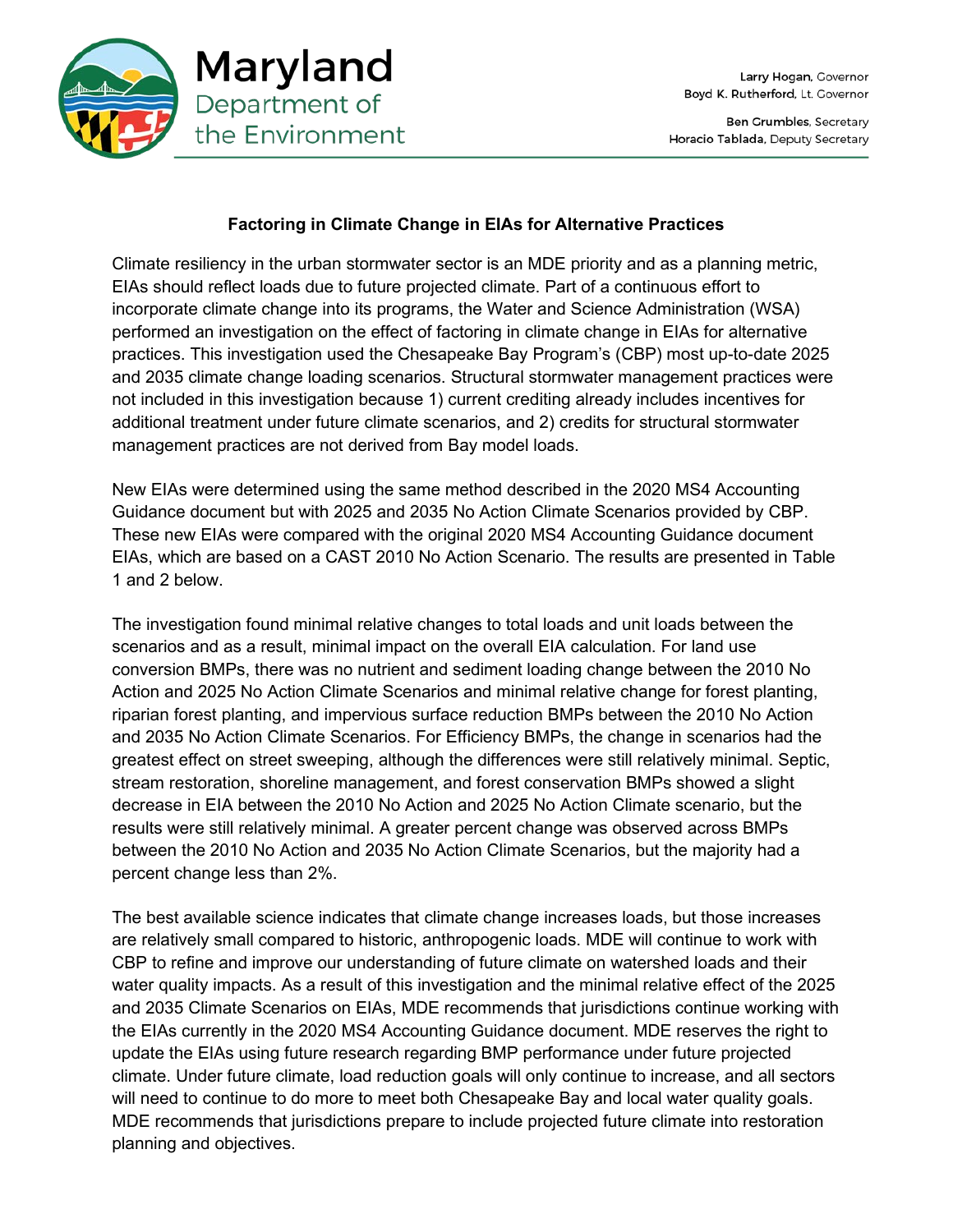## Table 1. Land Use Conversion BMP EIA Scenario Comparison

|                                                                          |                                 | <b>EIA Scenario</b>    |                        |              | 2010 - 2025 | 2010 - 2035 |  |  |  |  |
|--------------------------------------------------------------------------|---------------------------------|------------------------|------------------------|--------------|-------------|-------------|--|--|--|--|
| <b>Land Use Conversion BMP</b>                                           | <b>2010 No</b><br><b>Action</b> | 2025<br><b>Climate</b> | 2035<br><b>Climate</b> | <b>Units</b> | % Change    | % Change    |  |  |  |  |
| Forest Planting (Turf $\rightarrow$ Forest)                              | 1.10                            | 1.10                   | 1.11                   | Per acre     | 0.0%        | 0.9%        |  |  |  |  |
| <b>Riparian Forest Planting</b>                                          | 1.50                            | 1.50                   | 1.52                   | Per acre     | 0.0%        | 1.3%        |  |  |  |  |
|                                                                          |                                 |                        |                        |              |             |             |  |  |  |  |
| Conservation Landscaping (Turf $\rightarrow$ Mixed Open)                 | 0.37                            | 0.37                   | 0.37                   | Per acre     | 0.0%        | $0.0\%$     |  |  |  |  |
| <b>Riparian Conservation Landscaping</b>                                 | 0.49                            | 0.49                   | 0.49                   | Per acre     | $0.0\%$     | 0.0%        |  |  |  |  |
|                                                                          |                                 |                        |                        |              |             |             |  |  |  |  |
| Impervious Surface Reduction (Impervious $\rightarrow$ Turf)             | 0.71                            | 0.71                   | 0.70                   | Per acre     | 0.0%        | $-1.4%$     |  |  |  |  |
| Street Trees (Roads $\rightarrow$ Tree Canopy over Impervious)           | 0.40                            | 0.40                   | 0.40                   | Per acre     | 0.0%        | 0.0%        |  |  |  |  |
| Urban Tree Canopy Planting (Turf $\rightarrow$ Tree Canopy<br>Over Turf) | 0.28                            | 0.28                   | 0.28                   | Per acre     | 0.0%        | 0.0%        |  |  |  |  |